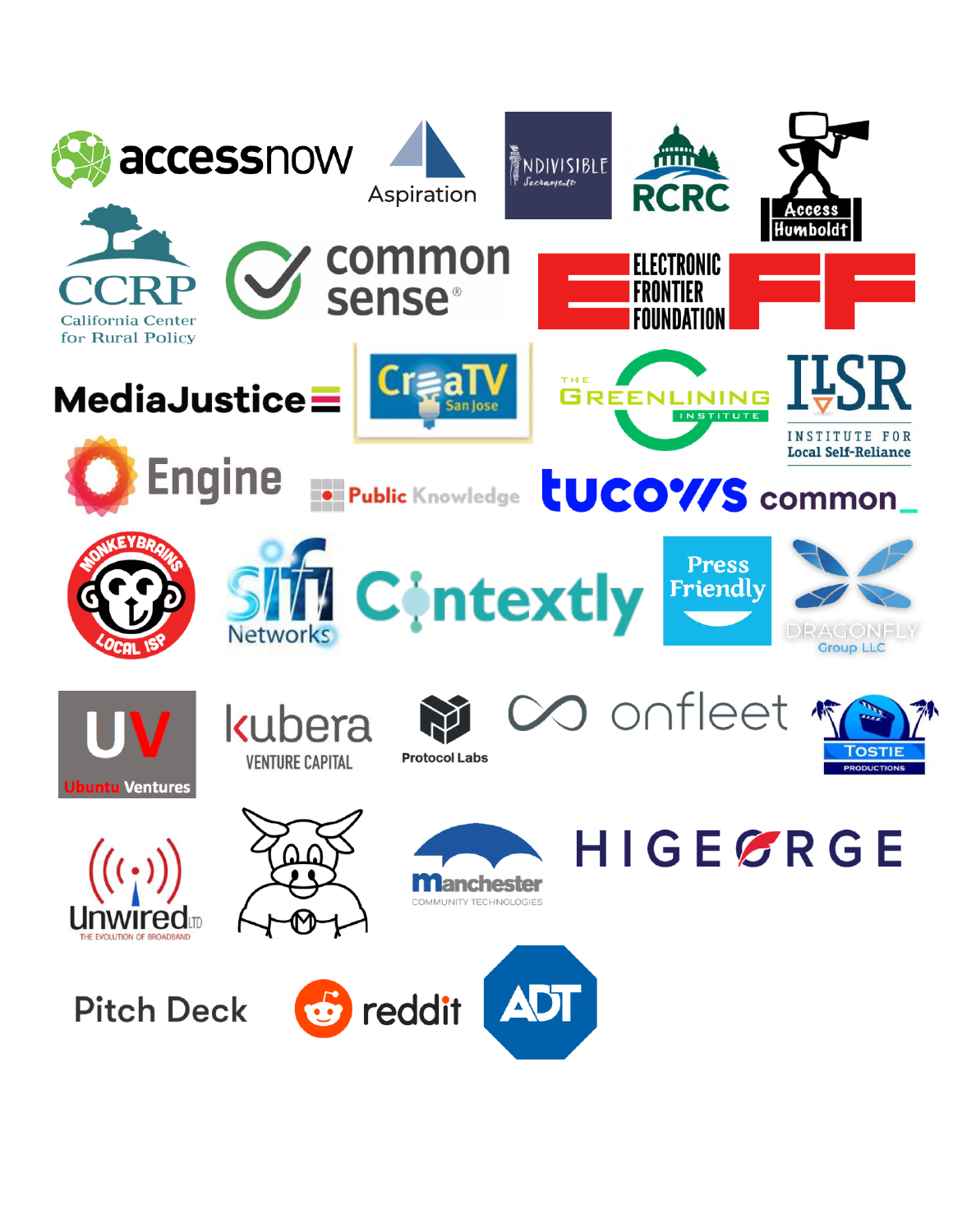May 20, 2020

The Honorable Ben Hueso The Honorable John Moorlach Chair Vice Chair State Capitol, Room 4035 State Capitol, Room 4035 Sacramento, CA 95814 Sacramento, CA 95814 Re: SB 1130 – Fiber for All Legislation

Dear Chair Hueso and Vice Chair Moorlach:

We wish to express our support for Senator Lena Gonzalez's legislation to connect Californians to high-capacity broadband services—and we encourage you to vote in support. Across the world, advanced economies have adopted universal fiber policies by their governments to bring their people into the gigabit era of broadband access. California, as the fifth-largest economy in the world, should rise to the challenge and guarantee in policy that all Californians will gain access to broadband that is ready for the 21st century.

The California Advanced Services Fund (CASF) must be converted into a fiber infrastructure fund, focused on unserved low income and rural communities, in order to permanently end the digital divide. Inaction by the state has forced more and more Californians to fall further behind as those without access are joined by those with deteriorating outdated networks that do not qualify as broadband service under federal law. The state law currently prevents the California Public Utilities Commission from funding modern high-speed broadband infrastructure if a community has a broadband provider offering a long-outdated DSL connection at 6 mbps download by 1 mbps upload. This standard—which even a decades-old copper network from the era of the AT&T monopoly can meet—prevents the state from systemically addressing the challenges residents have faced under COVID-19. As a result, more than \$300 million of state dollars sit idle while your constituents face a broadband crisis at home.

The inadequacy of this out-of-date 6/1 standard CASF uses to determine whether an area is "served" has become even clearer during this crisis. The New York Times on March 26 reported that older legacy networks are unable to meet the increased demands of social distancing, remote education, and video conferencing.<sup>1</sup> Simultaneously, communities with access to networks backed by fiber infrastructure have experienced no deterioration in access whatsoever.<sup>2</sup> Allowing CASF to continue without SB 1130's amendments would potentially finance incremental upgrades to incumbent legacy networks that do not meet the demands of today's consumers or worse yet continue to prevent money from being spent on unserved communities. Such a result will perpetuate the inequality in access that persists across the state, stall government efforts, and block local governments and small private providers from leveraging state funds to deliver gigabit services.

<sup>1</sup> Cecilia Kang, Davey Alba, & Adam Satariano, *Surging Traffic Is Slowing Down Our Internet,* NY TIMES (Mar. 26, 2020), *available at* [https://www.nytimes.com/2020/03/26/business/coronavirus-internet-traffic-speed.html.](https://www.nytimes.com/2020/03/26/business/coronavirus-internet-traffic-speed.html)

<sup>2</sup> Doug Dawson, *Will COVID-19 Traffic Kill the Internet?*, POTS AND PANS (Mar. 31, 2020), CCG Consulting*, available at* <https://potsandpansbyccg.com/2020/03/31/will-covid-19-traffic-kill-the-internet.>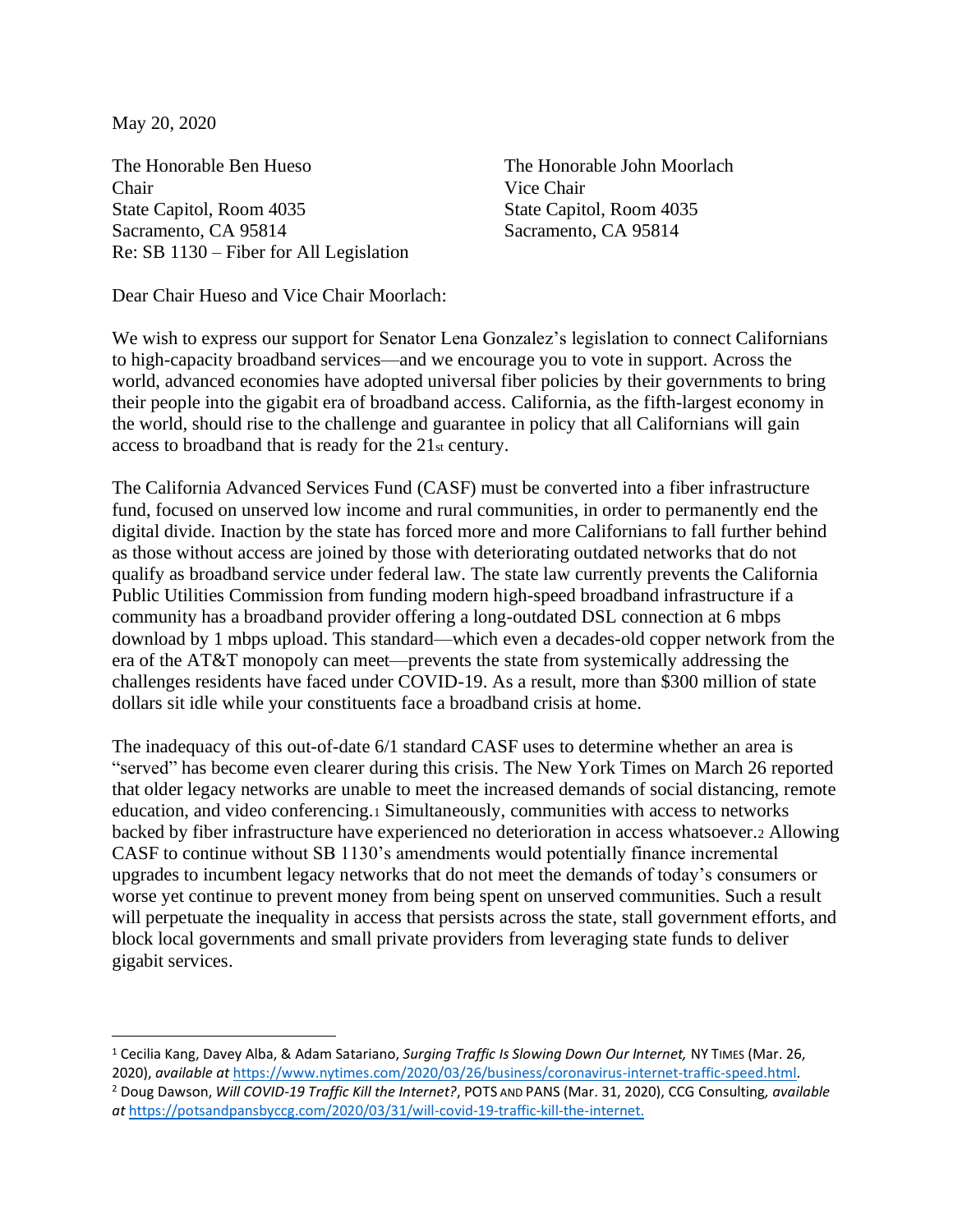The state must do more and be future-focused. An investment in high-capacity networks will also expand the reach of high-speed wireless services, as SB 1130 ensures that state-financed infrastructure must be open access. This ensures that wireless services can utilize the highcapacity lines, allowing for the expansion of 5G and next-generation WiFi services. In certain instances, multiple offerings over the same wireline will also be possible with these state investments, ensuring competition and affordable choices. Similar models have already shown to benefit consumers in other states. For example, an open-access wireline build happening in Utah offers fiber broadband as cheaply as \$30 a month for services that offer 40 times the download capacity and 250 times the upload capacity of DSL.<sup>3</sup>

By focusing on the future with high-capacity, open infrastructure, making sure that low income and rural communities can access these funds to build these networks, and freeing up the hundreds of millions of dollars that sit idle in state coffers during a time of emergency, we can ensure that efforts to resolve the digital divide will stand the test of time.

Sincerely,

Ernesto Falcon, Senior Legislative Counsel, Electronic Frontier Foundation – *Co-Sponsor* Elizabeth Gettelman Galicia, Vice President, Common Sense – *Co-Sponsor* Eric Null, U.S. Policy Manager, Access Now Allen Gunn, Executive Director, Aspiration Tech Tina Cahill, Planning Team, Indivisible Sacramento Tracy Rhine, California's Rural Counties and California Center for Rural Policy Sean Taketa McLaughlin, Executive Director, Access Humboldt Brandon Forester, National Organizer for Internet Rights and Platform Accountability, Media **Justice** Chad Johnson, CEO, CreaTV Paul Goodman, Technology Equity Director, The Greenlining Institute Christopher Mitchell, Director, Community Broadband Networks, Institute for Local Self Reliance Evan Engstrom, Executive Director, Engine Advocacy Harold Feld, Senior Vice President, Public Knowledge Graeme Bunton, Head of Policy, Tucows Colin Read, Vice President of Business Development, Common Networks Monkeybrains Ben Bawtree-Jobson, CEO, SiFi Networks Ryan Singel, Founder, Contextly Joel Andren, CEO, PressFriendly Matthew Burnham, Managing Partner, DragonFly Group Balaji Gopinath, General Partner, Ubuntu Ventures James McKee, General Partner, Kubera Venture Capital Marvin Ammori, General Counsel, Protocol Labs Mikel Cármenes Cavia, Vice President of Engineering, Onfleet Kevin Tostado, Film Producer & Director, Tostie Productions, LLC

<sup>3</sup> UTOPIA FIBER, Residential Pricing, *available at* <https://www.utopiafiber.com/residential-pricing.>